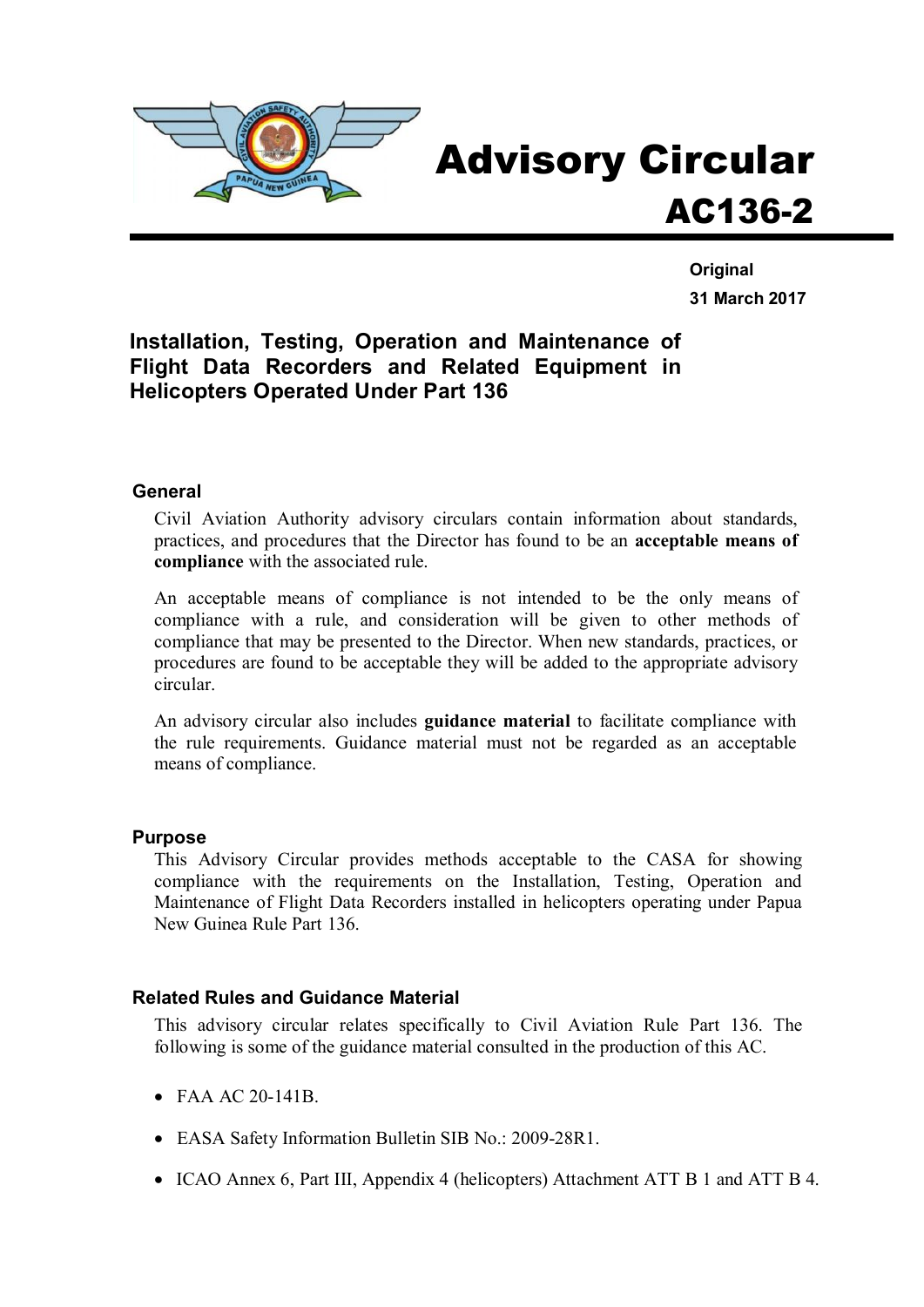- · CASA Australia AC 21-24 Flight recorder and underwater locating device maintenance.
- · US FAR 29.1459 at amendment 25.
- US FAR 135.607 and 135.152(k).

It is recommended that installers, operators and maintainers familiarise themselves with this material.

#### **Change Notice**

No change.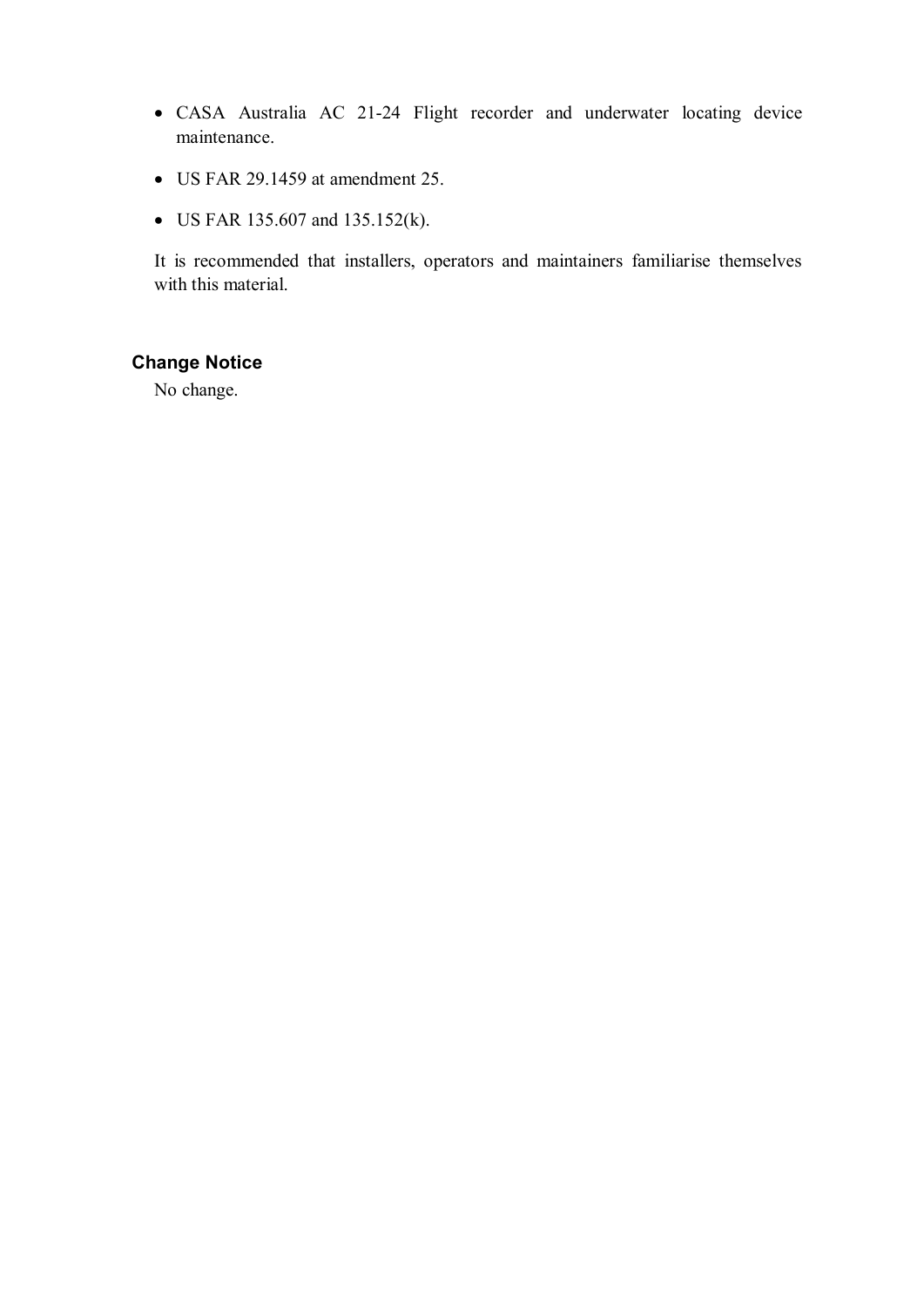# **Table of Contents**

- **1. Applicability**
- **2. Introduction**
- **3. Design Standards**
- **4. Helicopter Groups**
- **5. Installation Recommendations for FDRs and Related Equioment**
- **6. Operational Requirements**
- **7. Maintenance of FDRs and Related Equipment**
- **8. Minimum Equipment Lists**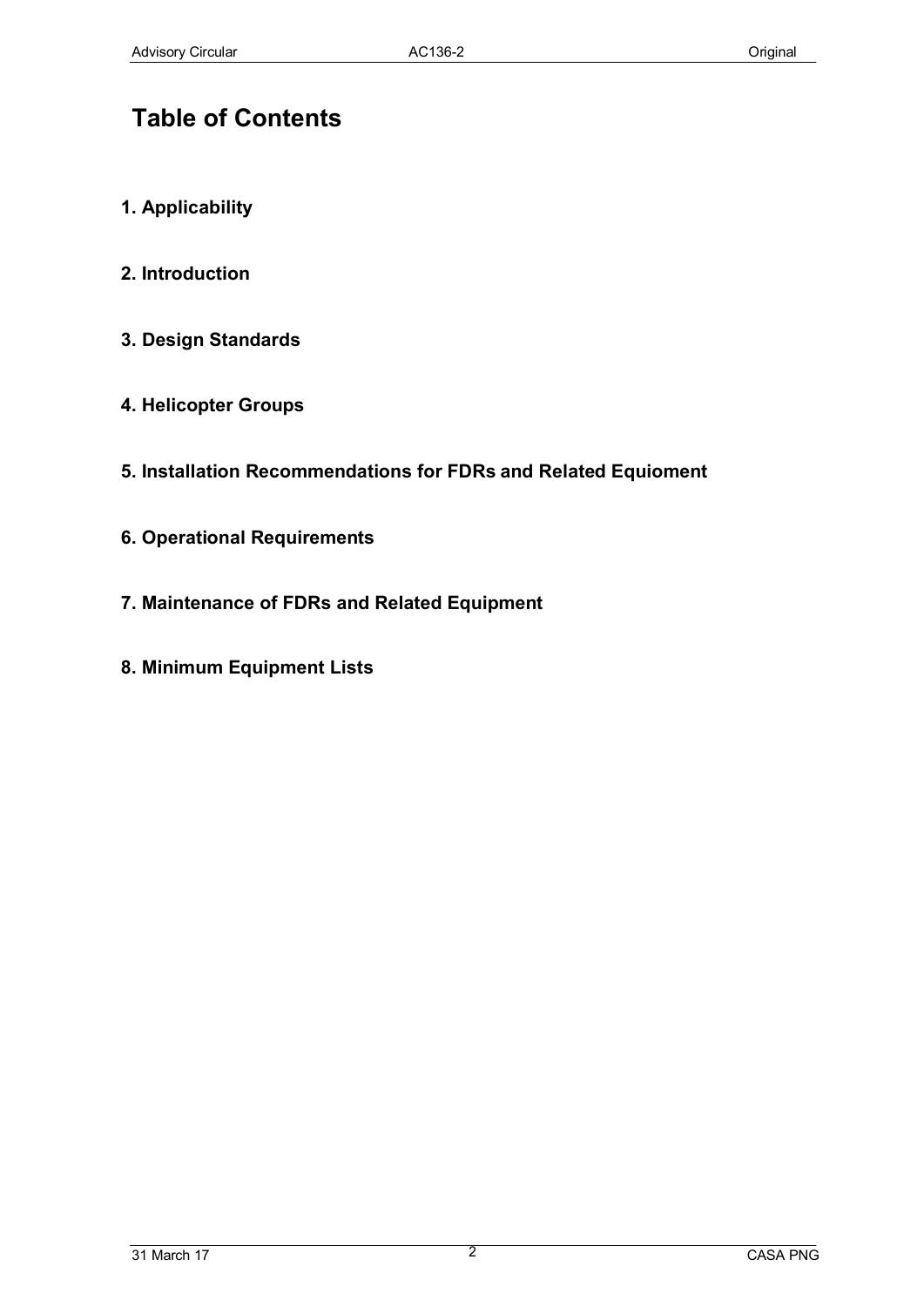# **1. Applicability**

(a) Flight Data Recorder (FDR) systems installed in or to be installed in PNG registered helicopters to be operated in accordance with Part 136.

(b) FDR Systems approved through a FAA, CASA Australia, DOT Canada, EASA, NZ CAA or UK CAA Type Certification or Supplemental Type Certification process are acceptable provided the FDR unit and Underwater Locator Devices (ULD) meet the design standards of Part 136 Appendix A2.

# **2. Introduction**

Part. 136.515 require that;

(a) A holder of an air operator certificate must ensure that every helicopter with a MCTOW of greater than 3180 kg is equipped with a flight data recorder in accordance with A.2 of Appendix A.

(b) A holder of an air operator certificate must ensure that every helicopter with MCTOW greater than 7000 kg or having a certificated passenger seating of more than nineteen seats is equipped with a flight data recorder in accordance with A.2 of Appendix A.

This Advisory Circular provides guidance to designers, operators and maintainers of the requirements to be satisfied with FDRs and related systems to ensure they perform their proper function.

# **3. Design Standards**

FDR Systems installed in Part 136 helicopters should comply with the design standard specified in the aircraft's Type Certificate Data Sheet or to a later design standard acceptable to the Director.

However the certification basis for some types was issued prior to the requirement for the installation of a FDR system. For these types and types not certificated to a Western standard CASA advises that US FAR Part 29.1459 at amendment 25 is an acceptable means of compliance.

In addition some types set down in US FAR Part 135.152(k) are exempt from the installation of a FDR. The result is that there are few or no STCs or equivalent for FDR installation on these older design helicopters. To assist in these situations CASA has decided to permit the use of certain video recording equipment provided the general requirements of Part 29.1459 at amendment 25 are determined to have been met.

Non Western design helicopters have early type FDRs installed which will not meet the current Part 136 requirements. However there are FDRs of non Western design available. These are claimed by the makers to comply with the requirements of TSO C124. CASA will review these units and determine if they may be accepted under Part 136 Appendix A2 - *(2)*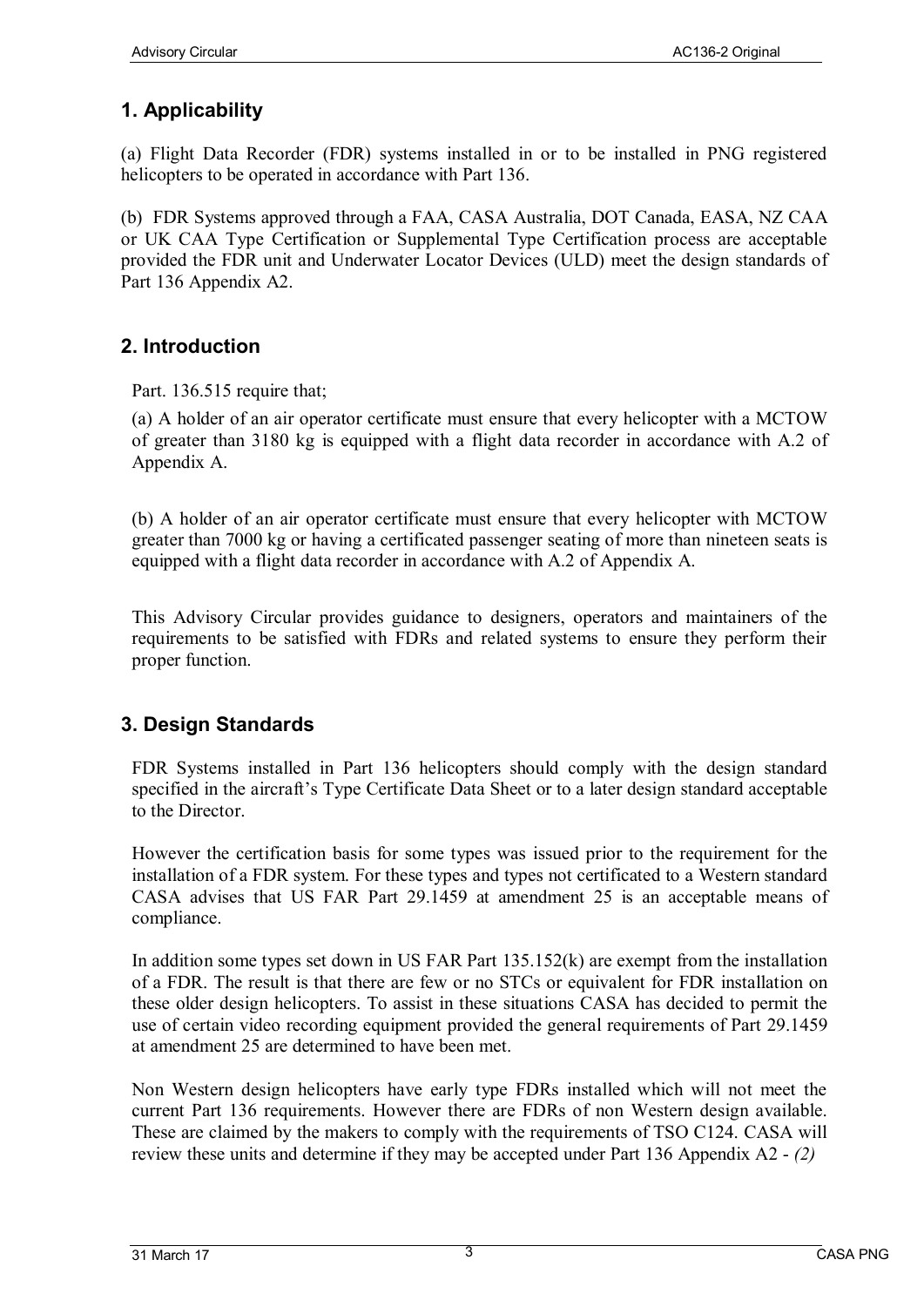*be one that meets a standard equivalent to TSO C124 that has been approved by an ICAO Contracting State acceptable to the Director.*

In respect to ULDs there would be great difficulty in attaching one to a video recorder or non TSO C124 FDR. In such cases CASA will accept the use of an operator's flight tracking system that is continuously monitored for every effected helicopter operating under their Part 136 certificate. The Director may also impose a prohibition on over-water flights.

This AC sets down acceptable means of compliance; but not necessarily the sole means, with Part 136. Appendix A2.

# **4**. **Helicopter Groups**

To simplify the situation, helicopters effected by Part 136. 515 and Appendix A2 have been placed in three groups, Group A, Group B and Group C.

**Group A.** Those helicopters for which:

- **(i)** The FDR is part of the helicopter's type design; or
- **(ii)** A FDR installation meeting at least FAR 29.1459 amendment 25 and approved by the FAA, CASA Australia, DOT Canada, EASA, NZ CAA or UK CAA has been installed or is available.

**Group B.** Those helicopters with MCTOW of greater than 3180 kg but below MCTOW of 7000 kg or not having a certificated passenger seating of more than nineteen seats for which:

- **(i)** no approved FDR installation meeting FAR 29.1459 amendment 25 approved by the FAA, CASA Australia, DOT Canada, EASA, NZ CAA or UK CAA is available; or
- **(ii)** no TSO C124 FDR is available.

**Group C.** Helicopters with MCTOW greater than 7000 kg or having a certificated passenger seating of more than nineteen seats for which:

- **(i)** no approved FDR installation meeting FAR 29.1459 amendment 25 approved by the FAA, CASA Australia, DOT Canada, EASA, NZ CAA or UK CAA is available; or
- **(ii)** no TSO C124 FDR is available. That currently is Mil 8 series helicopters.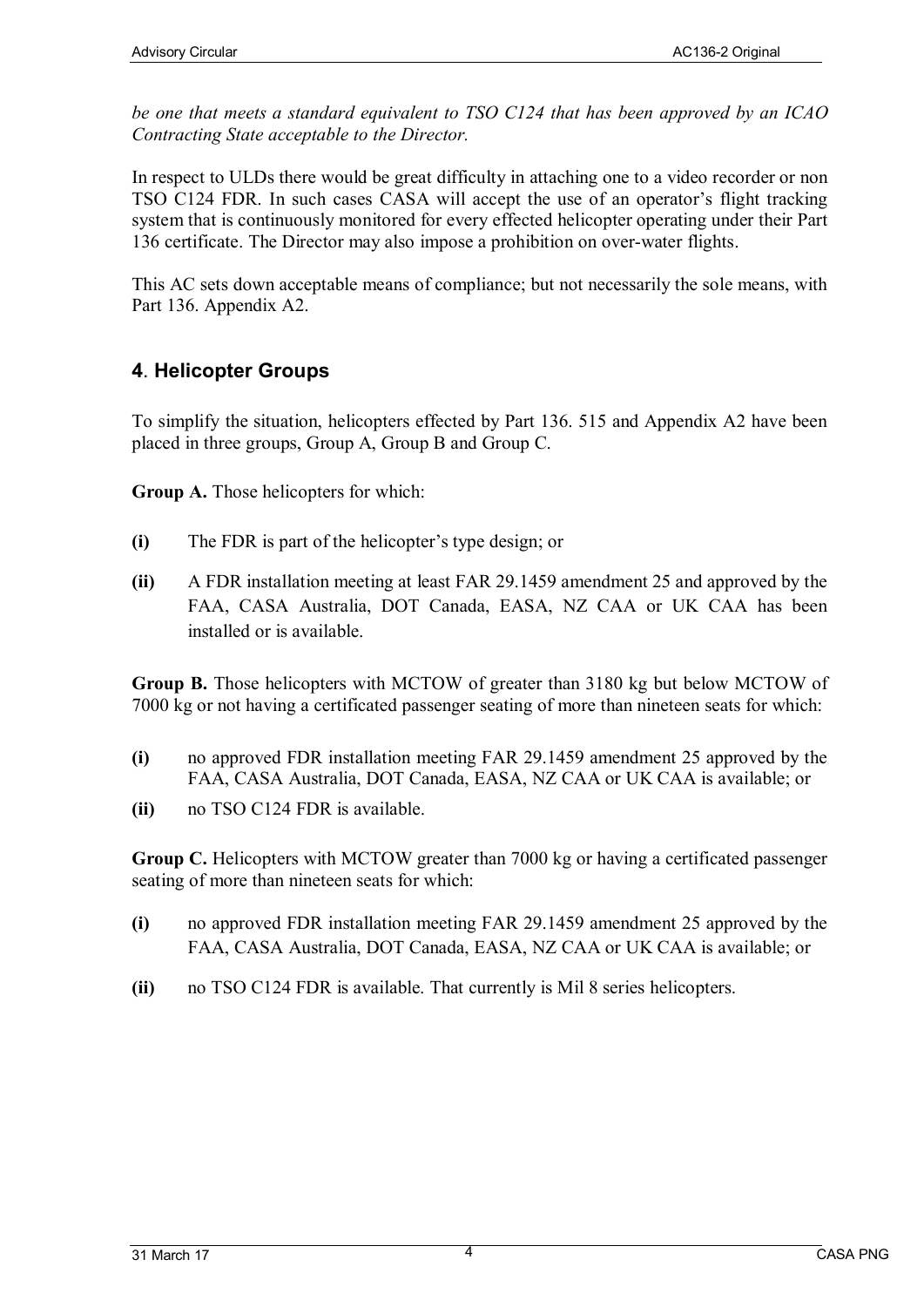# **5. Installation Recommendations for FDRs and Related Equipment**

#### **Group A.**

Provided the installation is performed exactly in accordance with the Supplemental Type Certificate (STC) or other National Aviation Authority (NAA) approved documents no additional installation action is required.

Any installation variation from the approved data may render the STC or other NAA approved document invalid. CASA recommends that in such cases the holder of the STC or NAA approved document should be contacted for advice.

The system should be tested as specified in the approved data to ensure all parameters are being recorded.

The operator should verify that the parameters being recorded are in accordance with those set down in Part 136 Appendix A2 Figure 1 and Table 1 or Table 2 as applicable. Where all the required parameters are not capable of being recorded CASA should be notified of the actual parameters that are being recorded. These can then be "*determined as satisfactory by the Director"* per Part 136 Appendix A2 (7).

#### **Group B.**

CASA hereby notifies that the Appaero Vision 1000 is acceptable for use in helicopters of above 3180 kg MCTOW but below 7000 kg MCTOW; provided the installation is in accordance of the paragraphs below.

- (a) The audio/video unit must receive electrical power from the bus that provides the maximum reliability for operation without jeopardizing service to essential or emergency loads, and
- (b) The audio/video unit must be operated from the application of electrical power before takeoff until the removal of electrical power after termination of flight.
- (c) There is an automatic means to simultaneously stop a recorder that has a data erasure feature and prevent each erasure feature from functioning, within 10 minutes after any crash impact.
- (d) The location of the audio/video unit should comply with the requirements of FAR 29.785 at amendment 25 or later to avoid injury to crew members in the event of an accident or heavy landing.
- (e) The attachment of the audio/video unit should meet the inertial factors specified in FAR 29.561 at amendment 25 or latter.
- (f) There must be a visual or audible means to indicate to the crew that the audio/video system is correctly operating prior to flight.
- (g) The audio/video unit must be coloured bright orange or bright yellow.
- (h) At least the following instrument indications should be recorded by the video function: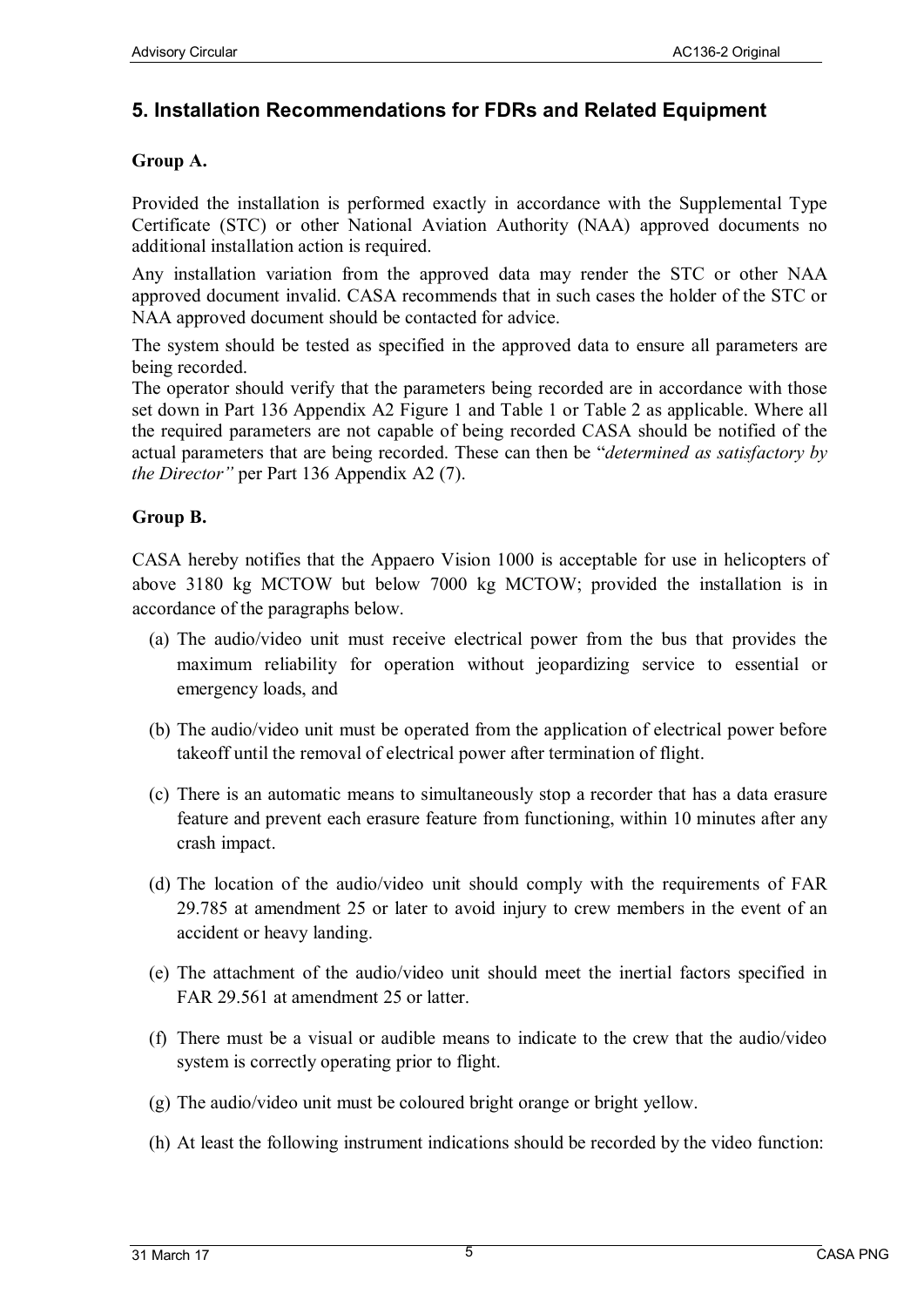- (i) Airspeed.
- (ii) Altitude.
- (iii) Attitude.(pitch and roll)
- (iv) Heading
- (v) Vertical speed
- (vi) Engine RPMs ( Gas generator and Power Turbine)
- (vii) Engine fuel flow/s
- (viii) Engine turbine temperature/s
- (ix) Engine torque/s
- (x) Engine oil pressure/s
- (xi) Engine oil temperature/s
- (xii) Fuel quantity
- (xiii) Hydraulic pressure primary
- (xiv) Hydraulic pressure secondary (if displayed)
- (xv) Main rotor RPM
- (xvi) Gearbox oil temperature and oil pressure.
- (xvii) Gear box temperature warning high and low (if available)
- (xviii) Generator output/s
- (xix) Engine fire warning/s
- (xx) Mast moment indicator (if installed)

Where any of the listed instrument indications cannot be recorded CASA should be contacted to ascertain if the instrument indications remaining meet the standards for Papua New Guinea operating conditions.

# **Group C.**

This section sets down a means of complying with Part 136 Appendix A.2(2). That is, Crash Resistant Digital Flight Data Records not compliant with FAA TSO C124. Other means may be submitted to CASA for assessment.

Operators seeking to have a non-TSO C124 FDR accepted by CASA should provide: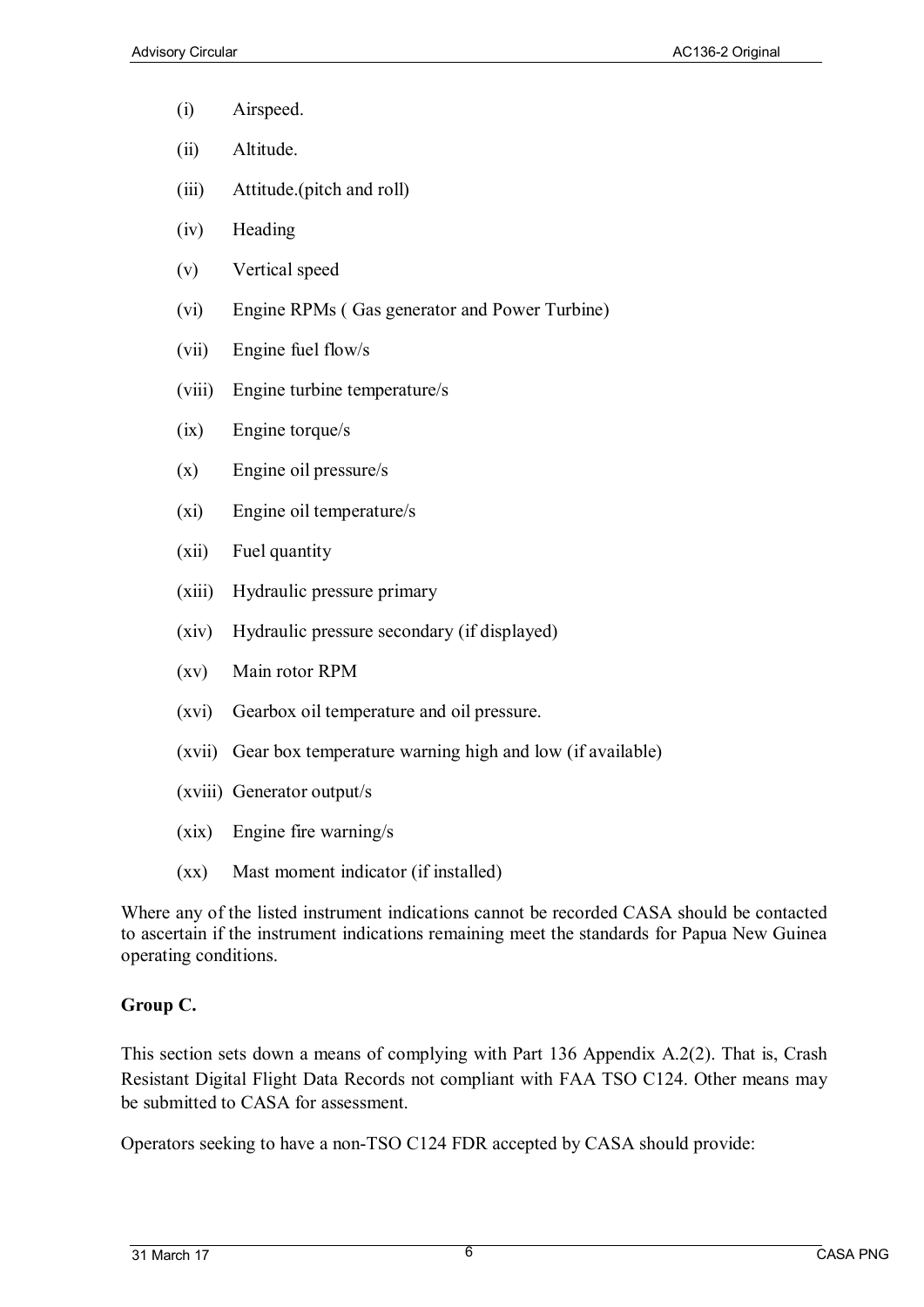- (a) A letter signed by their CEO requesting acceptance of the proposed FDR.
- (b) Copies in English of any data they hold showing the proposed FDR is compliant with a design standard equivalent to a FAA TSO C124 FDR.
- (c) A letter from the manufacturer verifying the FDR meets a design standard equivalent to TSO C124 FDR. The original letter with an attached English translation is acceptable.
- (d) A statement signed by the CEO that the means to download and read the FDR data is readily available.

CASA, after examining the above will provide a formal notification of the acceptance or rejection of the request.

If a FDR is accepted the following installation recommendations should be followed. Variation from this may be made subject to CASA's formal agreement.

The installation should be in accordance with US FAR 29.1459 at amendment 25 dated 11 October 1988 or later amendment except for item 29.1459(d)(3) dealing with installation of ULDs.

Any variations from FAR 29.1459 at amendment 25 or later amendment should be referred to CASA for consideration and decision as to acceptability.

The operator should verify that the parameters being recorded are in accordance with those set down in Part 136 Appendix A2 Figure 1 and Table 1 or Table 2 as applicable. Where all the required parameters are not capable of being recorded CASA should be notified of the actual parameters that are being recorded. These may then be "determined as satisfactory by the Director" per Part 136 Appendix A2 (7).

The system should be tested as specified in the approved installation data to ensure all parameters are being recorded.

# **Underwater Locator Devices (ULD)**

ULDs should be installed in accordance with their manufacturer's instructions. Any change made to the ULD may affect its TSO status and the manufacturer should be contacted for advice if a change, e.g. mounting system, is proposed. The Director may prohibit flights overwater if ULDs are not installed.

# **Flight Tracking Systems**

These systems will require an STC or an Engineering Order approved by a PNG Part 146 design organisation.

In approving a Tracking System installation the following matters should be considered: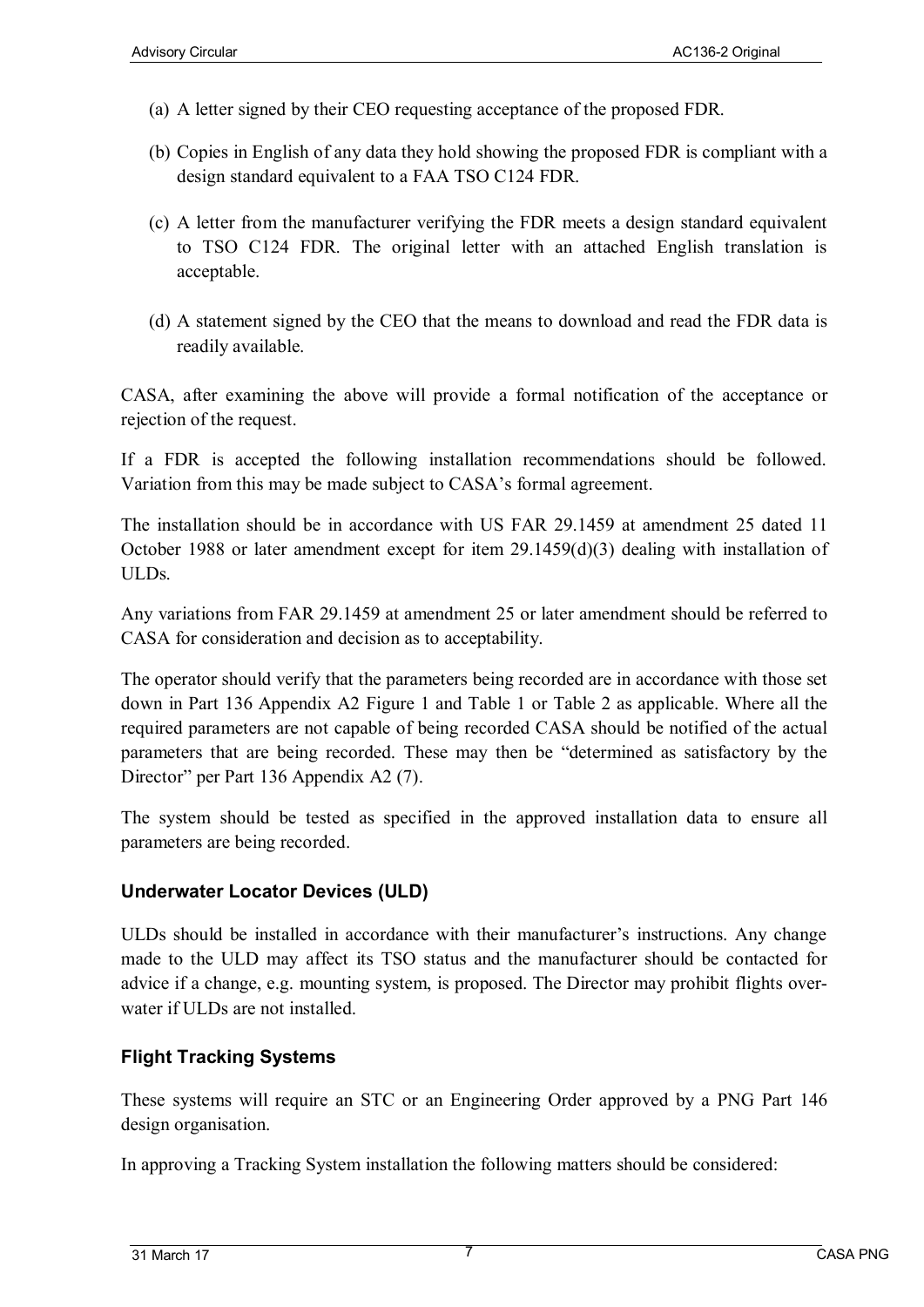- a) Power supply must be via a circuit breaker from the bus that provides the maximum reliability for operation without jeopardizing service to essential or emergency loads. The use of cigar lighter power supplies is unacceptable.
- b) There must be a means to indicate to the crew that the tracking system is operative before and during flight.
- c) The location of the tracking system components should comply with the requirements of FAR 29.785 at amendment 25 or later to avoid injury to crew members in the event of an accident or heavy landing
- d) Attachment of the tracking system components should meet the inertial factors specified in FAR 29.561 at amendment 25 or latter.
- e) The tracking system installation should comply with FAR 29.773 Pilot Compartment View.

# **6. Operational Requirements**

Part 136.71(b)(1) requires: *Flight crew members must ensure that, when a flight data recorder is required by 136.515—*

*(1) the flight data recorder is operated continuously from the instant the helicopter begins the take-off until it has completed the landing*

This means that pre-take off checklists should include an item to ensure that the recorder system equipment is operative including those rotorcraft that have a flight tracking system installed as part of their compliance with Part 136 Appendix A2.

# **7. Maintenance of FDRs and Related Equipment**

Certain maintenance tasks must be undertaken to ensure the installed FDR system is operating as required to enable valid information to be derived in the case of an accident. Guidelines for the maintenance requirements have been set down by ICAO in Annex 6 and in other regulators advisory documents.

# **Maintenance of Digital FDRs (applicable to Class A and Class C helicopters)**

These systems should be maintained in accordance with the Instructions for Continuing Airworthiness (ICA) provided with the document authorising the FDR installation. For example, STC, Engineering Order or aircraft manufacturer's requirements where the installation is approved by the holder of the aircraft's Type Certificate.

For inclusion in the Maintenance Programme required by PNG Rules the inspections must include the following: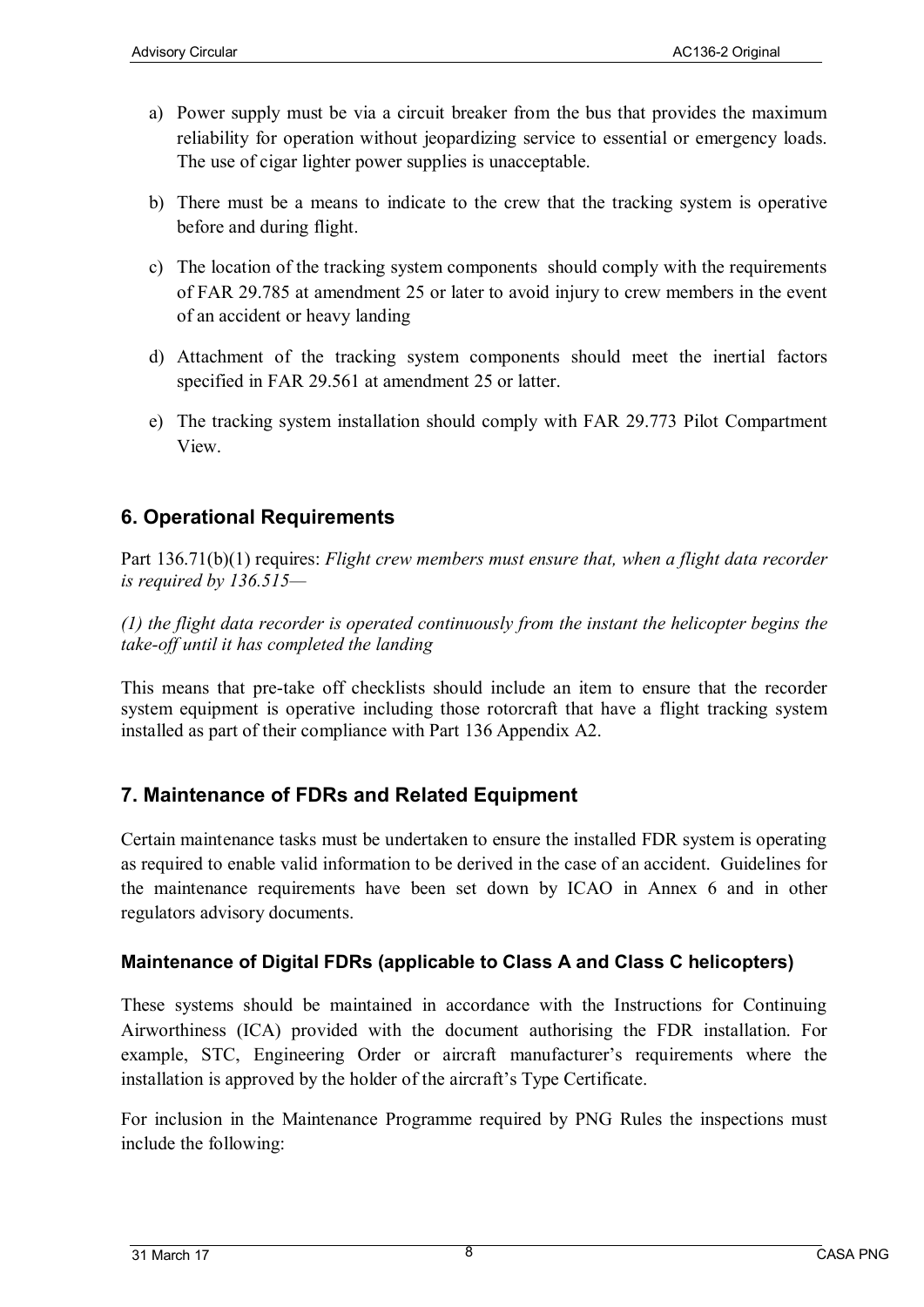| Operational check  | Flight recorder indications.                                                                                | Daily (pre-flight)                                           |
|--------------------|-------------------------------------------------------------------------------------------------------------|--------------------------------------------------------------|
| Functional check   | Download and analyse at least<br>one complete flight. Check all<br>mandatory parameters are<br>serviceable. | 12 months or<br>$3,000$ hours<br>(whichever occurs<br>first) |
| Sensor calibration | Check serviceability and calibration<br>of the measuring and processing<br>chain from sensors to recorder   | As determined<br>by analysis of<br>the system                |

The FDR system should be re-calibrated at least every five years to determine any discrepancies in the engineering conversion routines for the mandatory parameters and to ensure that parameters are being recorded within the calibration tolerances.

When the parameters of altitude and airspeed are provided by sensors that are dedicated to the FDR system, there should be a re-calibration performed as recommended by the sensor manufacturer, or at least every two years.

#### **Maintenance of Vision 1000 Audio/Video Recorders.**

Vision 1000 units should be maintained in accordance with the manufacturer's Maintenance Schedule contained in the Vision 1000 Instructions for Continued Airworthiness provided with the Vision 1000 recorder.

For inclusion in the Maintenance Programme required by PNG Rules the inspections must include the following:

#### **Daily Inspection**

Operational check of the recorder, this may be performed by the flight crew.

#### **Annual Inspection**

Inspect the following for condition, corrosion and security:

- a) Vision 1000 recorder.
- b) Wiring, connectors, connector contacts and attachment hardware.
- c) Mounting bracket.

In addition;

- a) Check the fluorescent red or yellow tape on the recorder for condition and adhesion.
- b) Check the G Switch that removes power from the recorder in an impact for correct operation.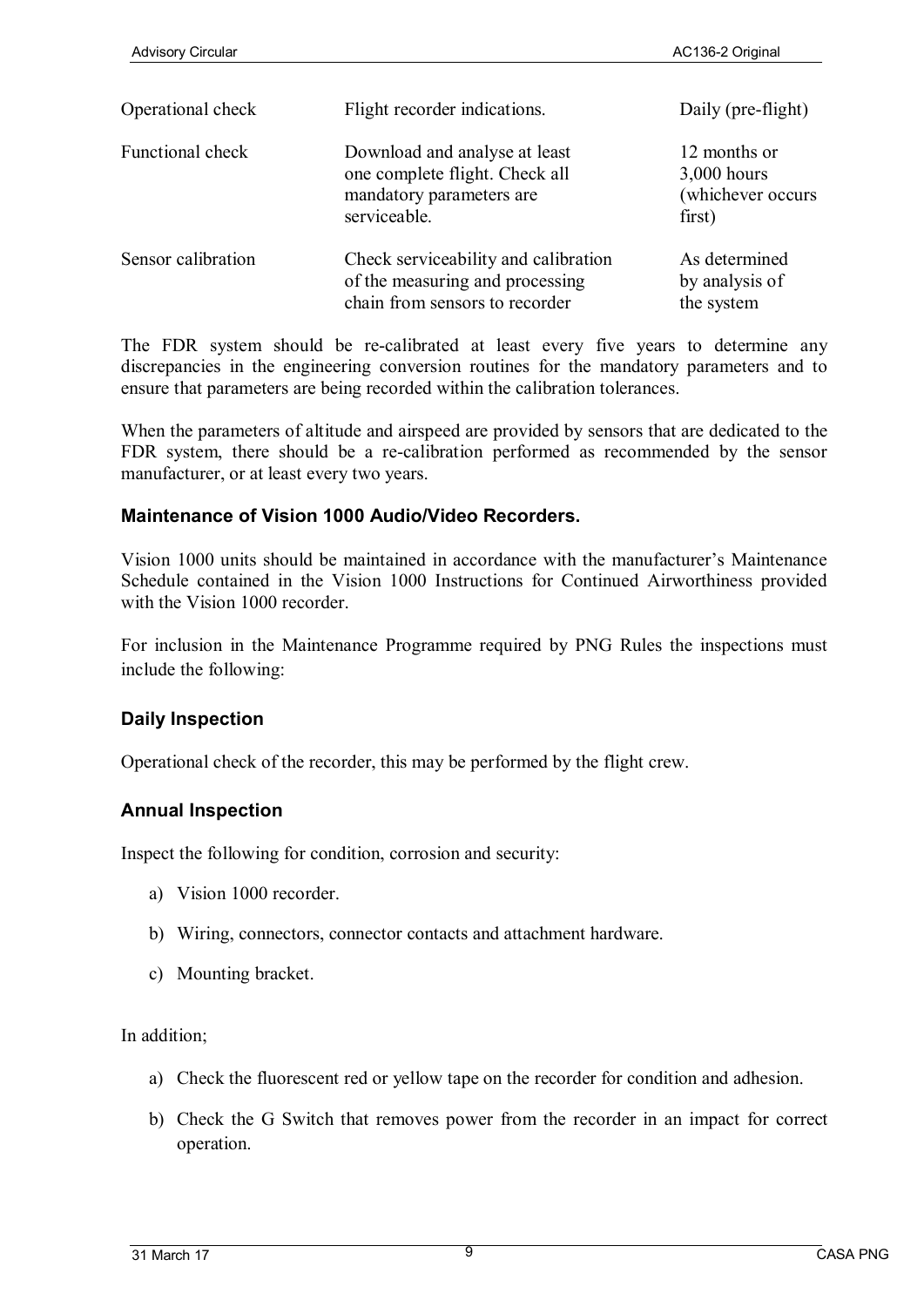c) Check the quality of the audio and video recordings on the internal memory and the removable SD card.

#### **Conditional Inspections**

Inspect in accordance with the Vision 1000 Instructions for Continued Airworthiness following:

- a) A hard landing.
- b) A lightning strike
- c) A blade strike

Perform an alignment check and a functional check after each Vision 1000 recorder change.

#### **Maintenance of Underwater Locator Devices (ULDs)**

Carryout battery replacement, functional testing and cleaning of the ULD in accordance with the manufacturer's instructions.

#### **Maintenance of Tracking Systems**

Components and wiring of these systems should be inspected for condition and security in accordance with manufacturer's recommendations.

# **8. Minimum Equipment Lists (MEL)**

The following MEL items for FDRs and related equipment or systems will be acceptable to CASA. Of course alternate submission may be made. These should be accompanied with a justification for the MEL item or system.

All FDR (and CVR) Repair Intervals should be category (A).

- *a)* For rotorcraft with a CVR and FDR both with separate ULDs attached: *The FDR may be inoperative for three flight days provided the CVR is operative.*
- *b)* For rotorcraft with a CVR and FDR with a ULD attached only on the CVR: *The FDR may be inoperative for three flight days provided the CVR is operative.*
- *c)* For rotorcraft required to have an audio/video recorder fitted: *The audio/video recorder may be inoperative for three flight days provided the flight tracking system is operative.*
- *d)* For rotorcraft required to have a flight tracking system installed: *The flight tracking system may be inoperative for three flight days.*